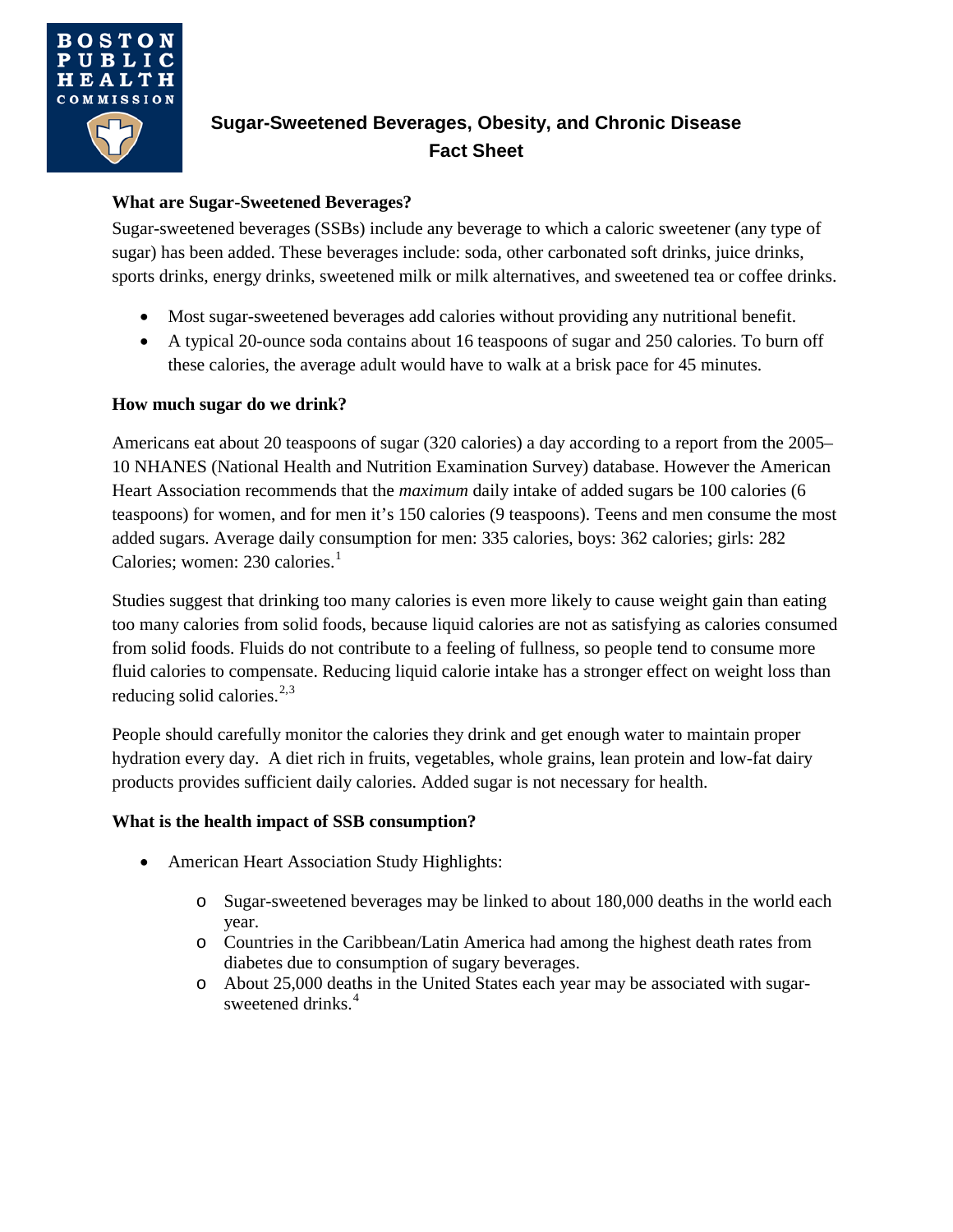- Numerous studies indicate that higher intake of SSBs leads to an increased risk of gaining weight10 and also of developing type 2 diabetes, heart disease, metabolic syndrome, hypertension, and gout<sup>[5](#page-3-4),[6,](#page-3-5)[7,](#page-3-6)[8](#page-3-7),[9](#page-3-8),[10](#page-3-9)</sup>
- Several large meta-analyses have found that SSB intake was significantly associated with weight gain and obesity. $11,12,13$  $11,12,13$  $11,12,13$  Studies funded by the food industry have reported significantly smaller health impact of SSB consumption than non-industry-funded studies.

Numerous research studies demonstrate that sugary drinks harm young people's health:

- Sugary drinks contribute 22% of empty calories consumed by young people<sup>[14](#page-3-13)</sup>
- Soda is the #1 source of calories in teens' diets<sup>[15](#page-3-14)</sup>
- Children consumed 20% more calories from sugary drinks in 1999-2004 than they did 10 years earlier $16$
- Drinking just one 8-oz sugary drink per day increases a child's odds of becoming obese by 60%[17](#page-3-16)
- Companies spend more to market sugary drinks to children and adolescents than any other food category<sup>[18](#page-3-17)</sup>
- Exposure to sugary drink ads is associated with higher overall sugary drink consumption among children $19$
- Beverage companies openly target teens with their marketing programs.<sup>[20](#page-3-19)</sup>
- Beverage companies have indicated that they view Hispanics and blacks as a source of future growth for their sugary drink products.<sup>[21](#page-3-20)</sup>

#### **How much of a problem is obesity in Boston and the US?**

- In 2010, 56% of Boston adults were obese  $(21\%)$  or overweight  $(35\%).^{22}$  $(35\%).^{22}$  $(35\%).^{22}$
- Black residents (32%) and Latino residents (26%) in Boston experience nearly double the obesity prevalence of White residents  $(16\%)$ <sup>[23](#page-3-22)</sup> Communities of color are exposed to more advertising of obesity-promoting activities and food, including sugar-sweetened beverages.<sup>[24](#page-4-0)</sup>
- 32.2% of Boston Public School students are overweight or obese.<sup>[25](#page-4-1)</sup>
- 32.2% of Boston Public School students are overweight or obese.<sup>25</sup> In the past thirty years, US obesity prevalence has doubled among adults<sup>[26](#page-4-2)</sup> and tripled among children.<sup>[27](#page-4-3)</sup> While these rates have leveled off in recent years, they have not yet started to  $decline<sup>28</sup>$  $decline<sup>28</sup>$  $decline<sup>28</sup>$

#### **What is the impact of type-2 diabetes in Boston and the US?**

- The increase in type-2 diabetes, a disease where the body cannot properly regulate blood sugar, is closely connected to the obesity epidemic. Type-2 diabetes can be dangerous if undetected or poorly controlled, leading to blindness, kidney failure, lower limb amputation, heart attack, stroke, impotence, and premature death.
- In 2010, six percent of Boston adults reported having diabetes.<sup>[29](#page-4-5)</sup>
- In 2008, 13% of obese Boston adults reported having diabetes, compared to just 2% of normal or underweight adults.<sup>[30](#page-4-6)</sup>
- Like many diseases, diabetes especially affects people of color. The 2008 diabetes-related death rate for Black residents was nearly three times the rate for White residents, while the rate for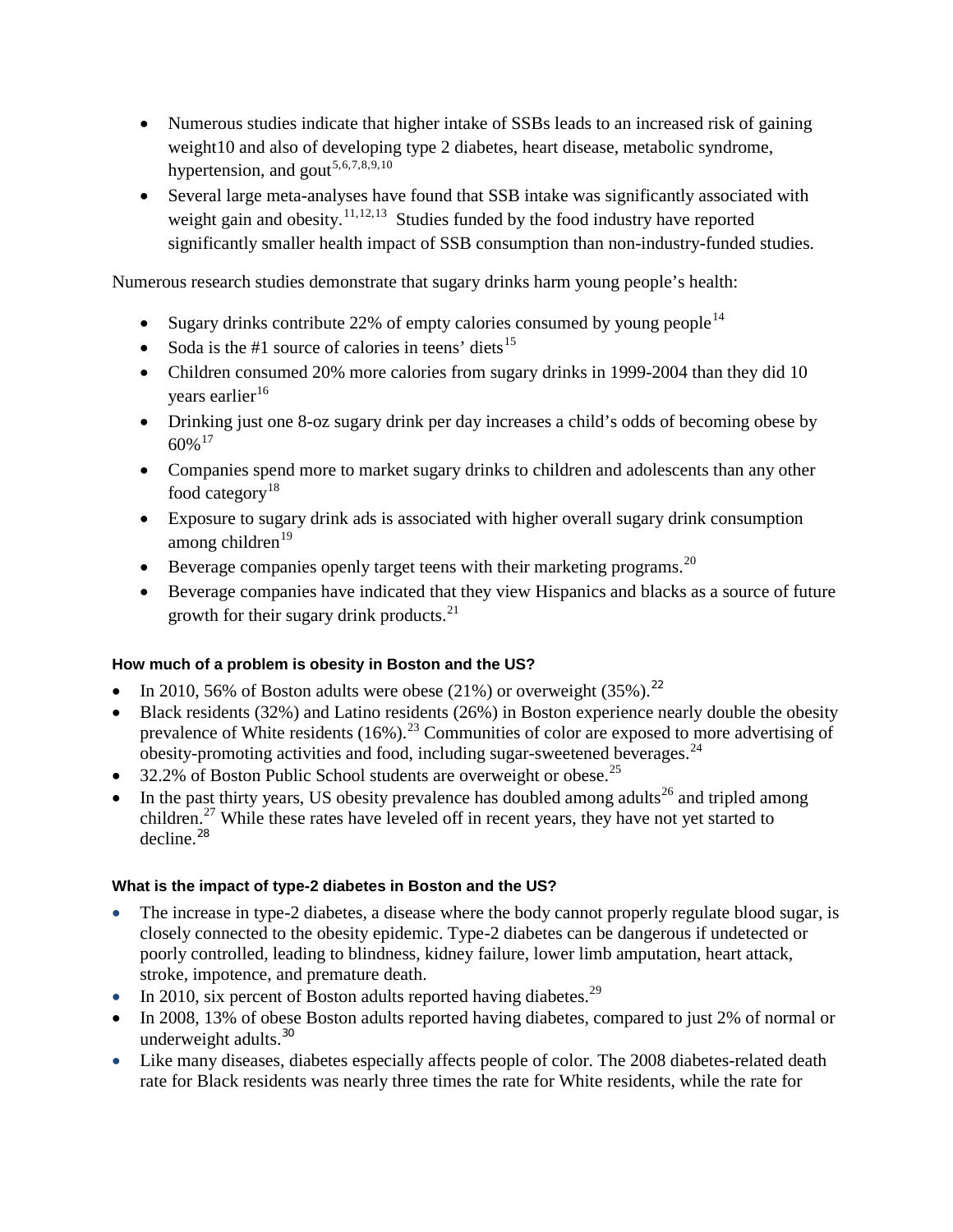Latino residents was more than twice the rate for White residents.<sup>[31](#page-4-7)</sup> More than 90% of these deaths are preventable, and reduction of SSB's is one of the important steps to take.

#### **How does the obesity epidemic affect everyone?**

- Annual medical costs for an obese patient are more than \$1400 higher than for a patient at a healthy weight.
- In 2008, estimated obesity-related health care costs were \$147 billion, more than 9% of all medical costs. About half of these costs were paid through public expenditures.<sup>[32](#page-4-8)</sup> If the prevalence of obesity and overweight increase further, costs could double every decade, potentially accounting for 16-18% of all health care costs.<sup>[33](#page-4-9)</sup>

#### **What are strategies to reduce sugar-sweetened beverage consumption?**

- A policy change in Boston Public Schools that restricted the sale of sugar-sweetened beverages resulted in significant reductions in the consumption of these beverages.<sup>[34](#page-4-10)</sup>
- Two studies in Boston hospital cafeterias have demonstrated that pricing, education, and/or labeling strategies lead to decreased purchases of sugar-sweetened beverages.<sup>35</sup>, <sup>[36](#page-4-12)</sup>
- The REACH Obesity and Hypertension Demonstration Project's Healthy Beverage Initiative encourages organizations and workplaces to adopt healthy beverage procurement/sales strategies. Partnerships include:
	- 9 Boston-based hospitals and community health centers
	- 19 Supermarkets
	- 6 Youth Organizations
	- 37 Out-of-school Time Programs
	- 2 Homeless Service Providers
	- Over 70 Early Child Care Programs
	- 11 Community and Faith-based Organizations
	- 10 YMCA of Greater Boston sites

Revised June 2014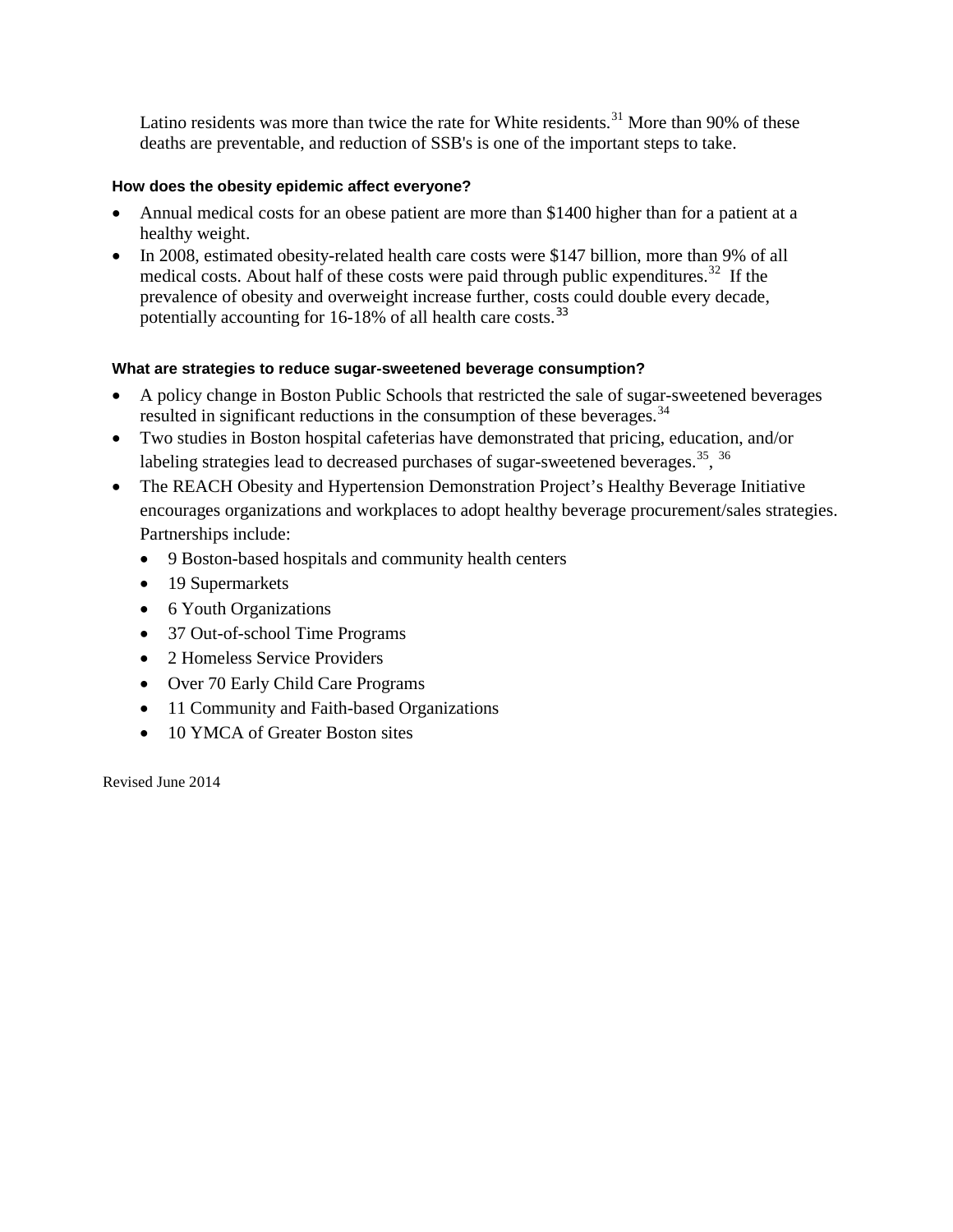# **Sugar-Sweetened Beverages, Obesity, and Chronic Disease Fact Sheet References**

<span id="page-3-0"></span>1 American Heart Association[; http://www.heart.org/HEARTORG/GettingHealthy/NutritionCenter/HealthyDietGoals/Frequently-Asked-](http://www.heart.org/HEARTORG/GettingHealthy/NutritionCenter/HealthyDietGoals/Frequently-Asked-Questions-About-Sugar_UCM_306725_Article.jsp)[Questions-About-Sugar\\_UCM\\_306725\\_Article.jsp](http://www.heart.org/HEARTORG/GettingHealthy/NutritionCenter/HealthyDietGoals/Frequently-Asked-Questions-About-Sugar_UCM_306725_Article.jsp)

<span id="page-3-1"></span>2 *Ibid*.

ı

<span id="page-3-2"></span>3 DiMeglio DP, Mattes RD. Liquid versus solid carbohydrate: effects on food intake and body weight. Int J Obes Relat Metab Disord. 2000 Jun;24(6):794-800.

<span id="page-3-3"></span>4 American Heart Association meeting Report http://newsroom.heart.org/news/180-000-deaths-worldwide-may-be-associated-with-sugary-softdrinks?preview=932f

<span id="page-3-4"></span>5 Schulze MB, Manson JE, Ludwig DS, Colditz GA, Stampfer MJ, Willett WC, Hu FB. Sugar-sweetened beverages, weight gain, and incidence of type 2 diabetes in young and middle-aged women. JAMA. 2004 Aug 25;292(8):927-34.

<span id="page-3-5"></span>6 Schulze MB, Manson JE, Ludwig DS, Colditz GA, Stampfer MJ, Willett WC, Hu FB. Sugar-sweetened beverages, weight gain, and incidence of type 2 diabetes in young and middle-aged women. JAMA. 2004 Aug 25;292(8):927-34.

<span id="page-3-6"></span>7 Fung TT, Malik V, Rexrode KM, Manson JE, Willett WC, Hu FB. Sweetened beverage consumption and risk of coronary heart disease in women. Am J Clin Nutr. 2009 Apr;89(4):1037-42.

<span id="page-3-7"></span>8 Dhingra R, Sullivan L, Jacques PF, Wang TJ, Fox CS, Meigs JB, D'Agostino RB, Gaziano JM, Vasan RS. Soft drink consumption and risk of developing cardiometabolic risk factors and the metabolic syndrome in middle-aged adults in the community. Circulation. 2007 Jul 31;116(5):480-8. Epub 2007 Jul 23. Erratum in: Circulation. 2007 Dec 4;116(23):e557.

<span id="page-3-8"></span>9 Winkelmayer WC, Stampfer MJ, Willett WC, Curhan GC. Habitual caffeine intake and the risk of hypertension in women. JAMA. 2005 Nov 9;294(18):2330-5.

<span id="page-3-9"></span>10 Choi HK, Willett W, Curhan G. Fructose-rich beverages and risk of gout in women. JAMA. 2010 Nov 24;304(20):2270-8.

<span id="page-3-10"></span>11 Malik VS, Schulze MB, Hu FB. Intake of sugar-sweetened beverages and weight gain: a systematic review. Am J Clin Nutr. 2006 Aug;84(2):274-88. Review.

<span id="page-3-11"></span>12 Vartanian LR, Schwartz MB, Brownell KD. Effects of soft drink consumption on nutrition and health: a systematic review and meta-analysis. *Am.J.Public Health.* 2007;97(4):667-675.

<span id="page-3-12"></span>13 Malik VS, Popkin BM, Bray GA, Després JP, Willett WC, Hu FB. Sugar-sweetened beverages and risk of metabolic syndrome and type 2 diabetes: a meta-analysis. Diabetes Care. 2010 Nov;33(11):2477-83. Epub 2010 Aug 6. Review.

<span id="page-3-13"></span>14 Reedy, J., & Krebs-Smith, S. M. (2010). Dietary sources of energy, solid fats, and added sugars among children and adolescents in the United States. *Journal of the AmericanDietetic Association, 110(10)*, 1477-1484.

<span id="page-3-14"></span>15 Wang, Y. C., Bleich, S. N., & Gortmaker, S. L. (2008). Increasing caloric contribution from sugar-sweetened beverages and 100% fruit juices among US children and adolescents, 1988–2004. *Pediatrics, 121*(6). e1604 -e1614.

<span id="page-3-15"></span>16 Ludwig, D. S., Peterson, K. E., & Gortmaker, S. L. (2001).Relation between consumption of sugar-sweetened drinks and childhood obesity: A prospective, observational analysis, *Lancet,357*(9255), 505-508

<span id="page-3-16"></span>17 AAP (2001). The Use and Misuse of Fruit Juice in Pediatrics.*Pediatrics, 107*(5), 1210-1213.

<span id="page-3-17"></span>18 Andreyeva, T., Kelly, I. R., & Harris, J. L. (2011). Exposure to food advertising on television: Associations with children's fast food and soft drink consumption and obesity. *Economics & Human Biology, 9*(3), 221-233.

<span id="page-3-18"></span>19 Zmuda, N. (2011, March 3). Coca-Cola launches global music effort to connect with teens. *AdAge Global*. Retrieved September 19, 2011, from dage.com/article/global-news/coca-colalaunches-global-music-effort-connect-teens/149204/

<span id="page-3-19"></span>20 Zmuda, N. (2009, July 1). How Coke is targeting black consumers. *Ad Age*. Retrieved September 13, 2011, from adage.com/article/the-bigtent/marketing-coke-targeting-africanamerican-consumers/137716/

<span id="page-3-20"></span>21 Grier, S. E., & Kumanyika, S. (2010). Targeted marketing and public health. *Annual Review of Public Health, 31*, 349-369

<span id="page-3-21"></span>22 Boston Public Health Commission, Office of Research and Evaluation. Health of Boston 2012-2013: A Neighborhood Perspective. p13..

<span id="page-3-22"></span>23 Boston Public Health Commission, Office of Research and Evaluation. Health of Boston 2012-2013: A Neighborhood Perspective. p13.